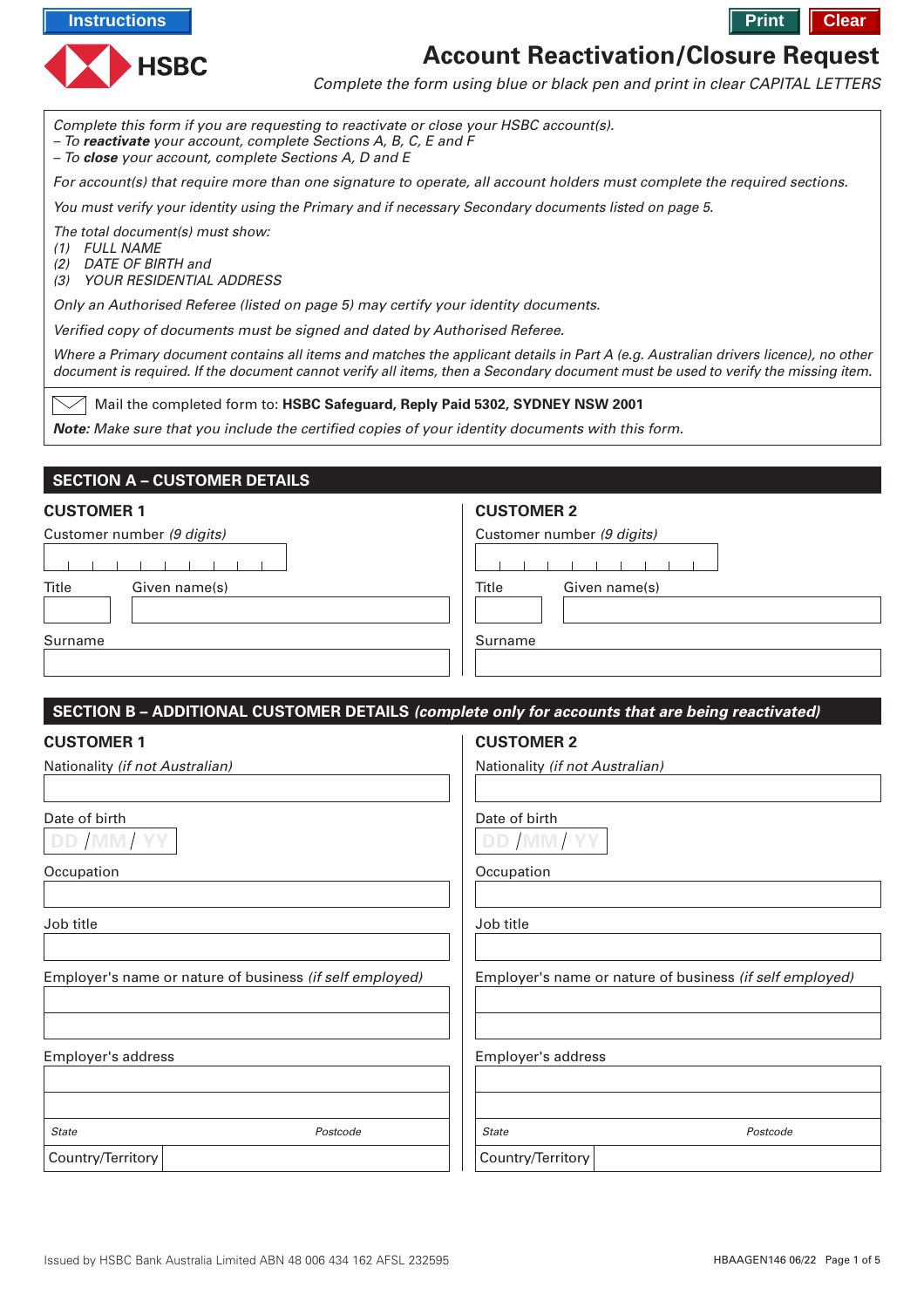# **SECTION B – ADDITIONAL CUSTOMER DETAILS continued (complete only for accounts being reactivated)**

## **CUSTOMER 1**

| <b>Current</b> residential address <i>(cannot be a PO Box)</i>       |  |             |    |  |  |  |  |  |
|----------------------------------------------------------------------|--|-------------|----|--|--|--|--|--|
|                                                                      |  |             |    |  |  |  |  |  |
| <b>State</b>                                                         |  | Postcode    |    |  |  |  |  |  |
| Country/Territory                                                    |  |             |    |  |  |  |  |  |
| Are you a resident of this country<br>or territory for tax purposes? |  | Yes l       | No |  |  |  |  |  |
| At this address since *                                              |  | DD / MM/ YY |    |  |  |  |  |  |

**Permanent** residential address (complete only if different to your current residential address – cannot be a PO Box)

| State                                                                | Postcode    |    |
|----------------------------------------------------------------------|-------------|----|
| Country/Territory                                                    |             |    |
| Are you a resident of this country<br>or territory for tax purposes? | Yes l       | No |
| At this address since                                                | DD / MM/ YY |    |

\* **Previous** address (complete if less than 3 years at your current/permanent residential address – cannot be a PO Box)

| <b>State</b>        | Postcode                                                                 | <b>State</b>          |
|---------------------|--------------------------------------------------------------------------|-----------------------|
| Country/Territory   |                                                                          | Country/Territ        |
|                     | <b>Postal</b> address (only if different to current residential address) | <b>Postal address</b> |
| <b>State</b>        | Postcode                                                                 | <b>State</b>          |
| Country/Territory   |                                                                          | Country/Territ        |
| Home phone number   | Work phone number                                                        | Home phone r          |
| Mobile phone number |                                                                          | Mobile phone          |
| Email address       |                                                                          | Email address         |

## **CUSTOMER 2**

**Current** residential address (cannot be a PO Box)

| <b>State</b>                                                         |       | Postcode     |  |
|----------------------------------------------------------------------|-------|--------------|--|
| Country/Territory                                                    |       |              |  |
| Are you a resident of this country<br>or territory for tax purposes? | Yes I | No           |  |
| At this address since *                                              |       | DD / MM / YY |  |

**Permanent** residential address (complete only if different to your current residential address – cannot be a PO Box)

| State                                                                | Postcode     |    |
|----------------------------------------------------------------------|--------------|----|
| Country/Territory                                                    |              |    |
| Are you a resident of this country<br>or territory for tax purposes? | Yes          | No |
| At this address since                                                | DD / MM / YY |    |

\* **Previous** address (complete if less than 3 years at your current/permanent residential address – cannot be a PO Box)

|                     | current/permanent residential address – cannot be a PO Box)              |
|---------------------|--------------------------------------------------------------------------|
|                     |                                                                          |
|                     |                                                                          |
| <b>State</b>        | Postcode                                                                 |
| Country/Territory   |                                                                          |
|                     | <b>Postal</b> address (only if different to current residential address) |
|                     |                                                                          |
|                     |                                                                          |
| <b>State</b>        | Postcode                                                                 |
| Country/Territory   |                                                                          |
| Home phone number   | Work phone number                                                        |
|                     |                                                                          |
| Mobile phone number |                                                                          |

Page 2 of 5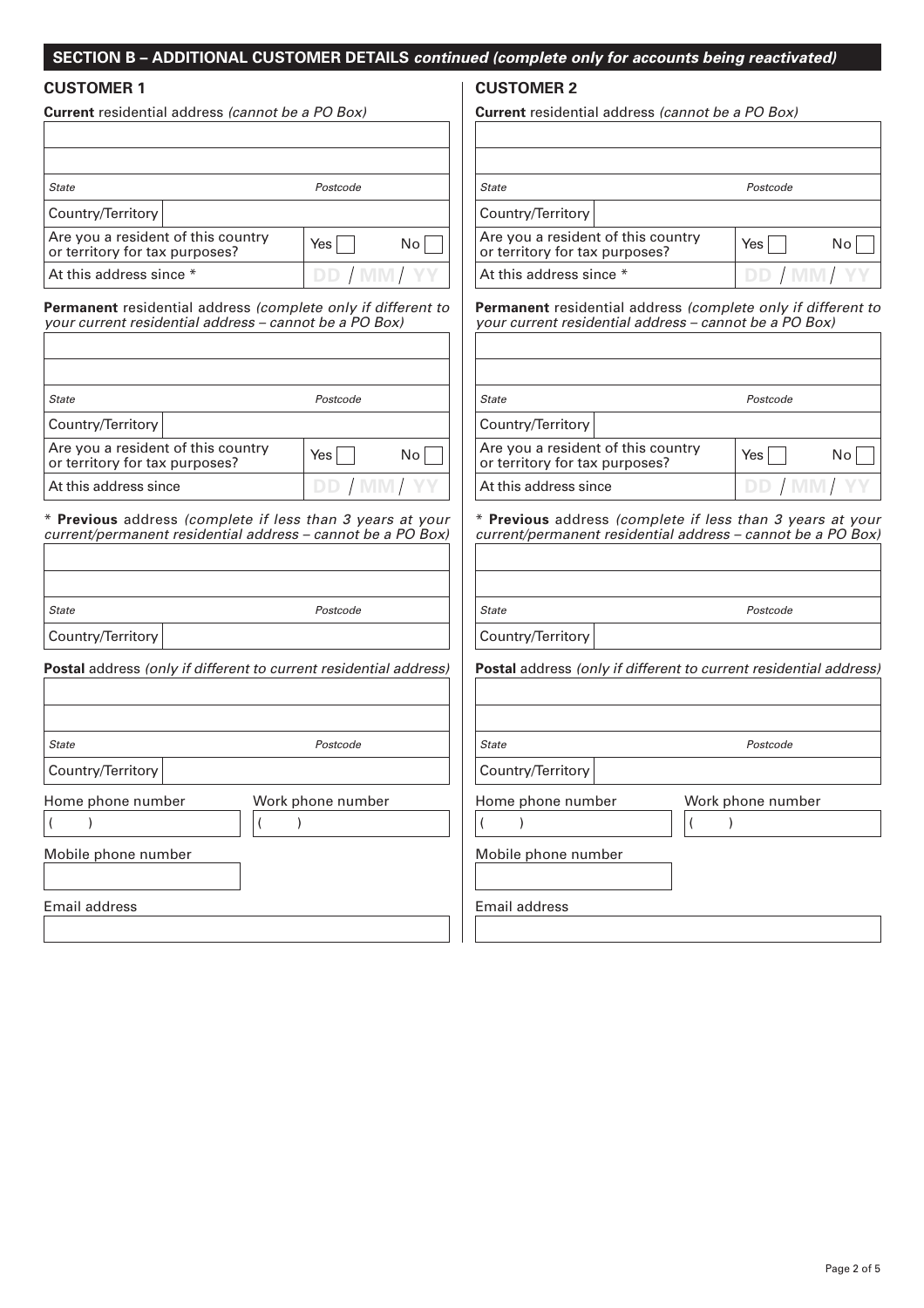# **SECTION C – ACCOUNT(S) TO BE REACTIVATED**

Select account type(s) to be reactivated

| Day To Day            | HSBC Everyday Savings     HSBC Premier Cash Management<br>HSBC Bonus Savings<br>Offset Savings                                                                                        |
|-----------------------|---------------------------------------------------------------------------------------------------------------------------------------------------------------------------------------|
| Everyday              | Which accounts are to be reactivated?                                                                                                                                                 |
| Global                | Reactivate all accounts including $\Box$<br>$\overline{O}R$ Specify the account(s) to be reactivated by<br>currency (except control currency account)<br>the control currency account |
| Other $\big $ Specify |                                                                                                                                                                                       |

## Account(s) to be reactivated

|  | <b>BSB</b> |  |  |  |  |  |  | <b>BSB</b><br>Account number |  |  |  |  |  |  |  | Account number |  |  |  |  |
|--|------------|--|--|--|--|--|--|------------------------------|--|--|--|--|--|--|--|----------------|--|--|--|--|
|  |            |  |  |  |  |  |  |                              |  |  |  |  |  |  |  |                |  |  |  |  |
|  |            |  |  |  |  |  |  |                              |  |  |  |  |  |  |  |                |  |  |  |  |

|  | <b>BSB</b> |  |  | Account number |  |  |  |
|--|------------|--|--|----------------|--|--|--|
|  |            |  |  |                |  |  |  |
|  |            |  |  |                |  |  |  |

# **SECTION D – ACCOUNT(S) TO BE CLOSED**

|               | Select account type(s) to be closed                                                                                                                                             |
|---------------|---------------------------------------------------------------------------------------------------------------------------------------------------------------------------------|
|               | Day To Day   HSBC Everyday Savings   HSBC Premier Cash Management<br>Offset Savings   HSBC Bonus Savings                                                                        |
| Everyday      | Which accounts are to be closed?                                                                                                                                                |
| Global        | Close all accounts including $\Box$<br>Specify the account(s) to be closed by<br><b>OR</b><br>the control currency account $\Box$<br>currency (except control currency account) |
| Other Specify |                                                                                                                                                                                 |

#### Account(s) to be closed

| <b>BSB</b> | Account number | <b>BSB</b> | Account number |
|------------|----------------|------------|----------------|
|            |                |            |                |
|            |                |            |                |

## How are funds to be withdrawn?

| Receive by cheque/draft*                                                                      |                |                |  |
|-----------------------------------------------------------------------------------------------|----------------|----------------|--|
| Pay by cash (Branch only)<br><b>BSB</b>                                                       | Account number |                |  |
| Credit HSBC Bank account                                                                      |                |                |  |
| Credit to other Local Bank account (AUD)* $\blacktriangleright$ Specify account details below |                |                |  |
| Account name                                                                                  | <b>BSB</b>     | Account number |  |
|                                                                                               |                |                |  |

**Note:** To credit a local bank account in foreign currency or an overseas bank account, complete a separate Transfer of Funds form\*. \* Fees and charges apply. Refer to the Personal Banking Booklet.

## **SECTION E – CUSTOMER SIGNATURE(S)**

On completion of this form, please print and sign by hand

#### **Declaration**

I declare that the information contained above is true and correct and has been completed by me and not any other person.

#### **IF YOU ARE REACTIVATING YOUR ACCOUNT, YOUR SIGNATURE(S) MUST BE WITNESSED BY THE AUTHORISED REFEREE(S) IN SECTION F ON PAGE 4.**

#### **Signature of Customer 1** Date



#### Name

X

On completion of this form,

please print and sign by hand

**Signature of Customer 2** 

| Date |
|------|
|      |
|      |

Name

X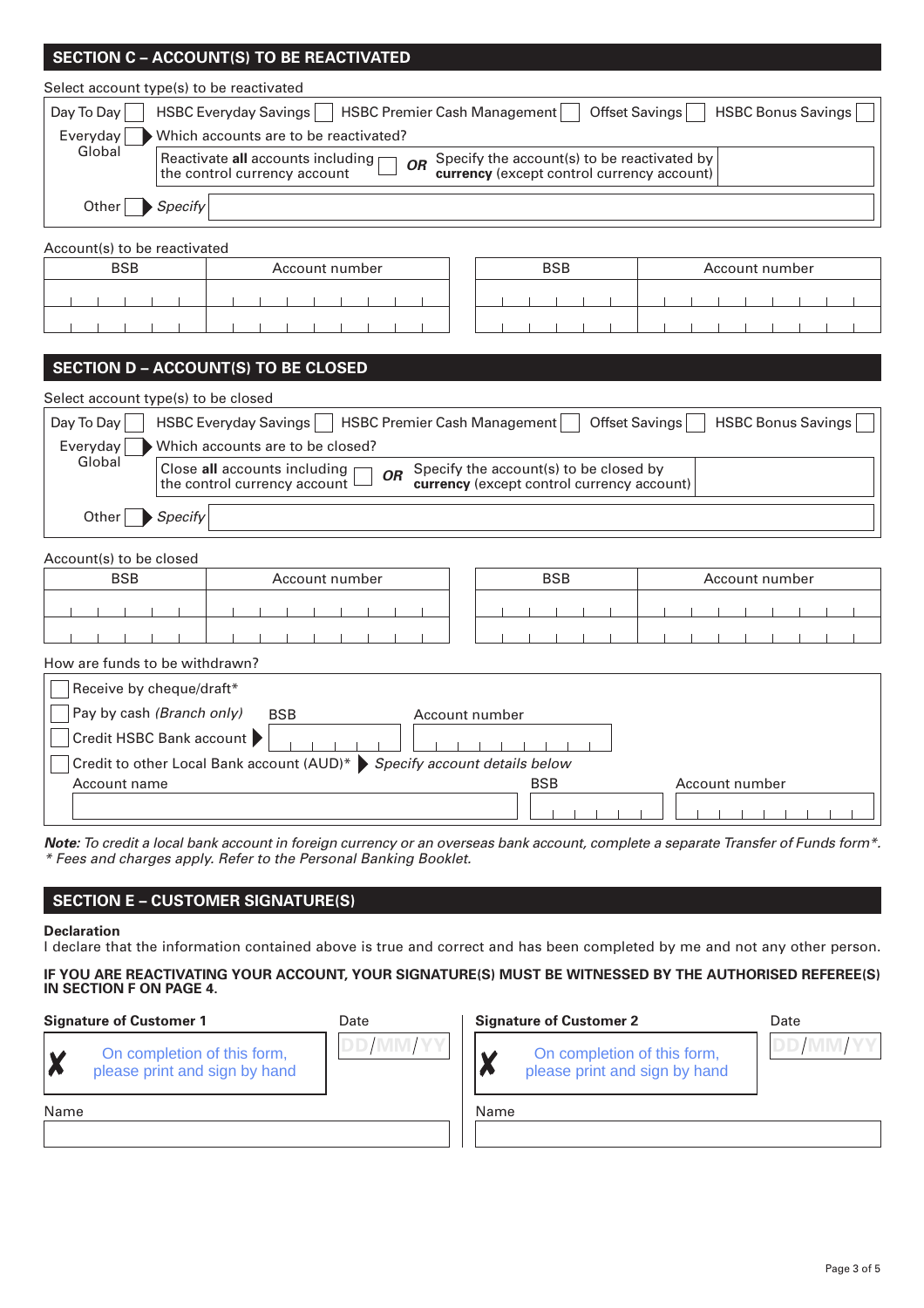## **SECTION F – AUTHORISED REFEREE TO COMPLETE**

#### **AUTHORISED REFEREE 1**

| Title           | First name                                                                                             | Last name    |                   |
|-----------------|--------------------------------------------------------------------------------------------------------|--------------|-------------------|
| Employer's name |                                                                                                        |              | Work phone number |
| Work address    |                                                                                                        |              |                   |
|                 |                                                                                                        | <b>State</b> | Postcode          |
|                 | Identity documents sighted<br>Write name + identification number (if any) + date/place/office of issue |              |                   |
| 1.              |                                                                                                        |              |                   |
| 2.              |                                                                                                        |              |                   |

## **AUTHORISED REFEREE 2**

| Title                      | First name                                                               | Last name    |                   |
|----------------------------|--------------------------------------------------------------------------|--------------|-------------------|
| Employer's name            |                                                                          |              | Work phone number |
| Work address               |                                                                          |              |                   |
|                            |                                                                          | <b>State</b> | Postcode          |
| Identity documents sighted | Write name + identification number (if any) + date/place/office of issue |              |                   |
| 1.                         |                                                                          |              |                   |
| 2.                         |                                                                          |              |                   |

## **AUTHORISED REFEREE(S) DECLARATION**

I declare that:

- (i) I have sighted the abovementioned Individual's original identity documents as listed in the section "Identity documents sighted" and can confirm that the full name, residential address and date of birth match the details provided above by the Applicant;
- (ii) I certify that all documents are a true and correct copy of the original presented to me; and
- (iii) the Applicant signed this form in my presence.

## **THE AUTHORISED REFEREE MUST SIGN, DATE AND WRITE 'I have sighted the original of this document' ON EACH COPY OF THE IDENTITY DOCUMENTS.**

| <b>Signature of Authorised Referee 1</b>                                 | Date                      | <b>Signature of Authorised Referee 2</b> |                                                              | Date                             |
|--------------------------------------------------------------------------|---------------------------|------------------------------------------|--------------------------------------------------------------|----------------------------------|
| On completion of this form,<br><b>X</b><br>please print and sign by hand |                           |                                          | On completion of this form,<br>please print and sign by hand | DD/MM/Y                          |
| Authorised referee category<br>(see page 5 for details)                  | ID number (if applicable) |                                          | Authorised referee category<br>(see page 5 for details)      | ID number <i>(if applicable)</i> |